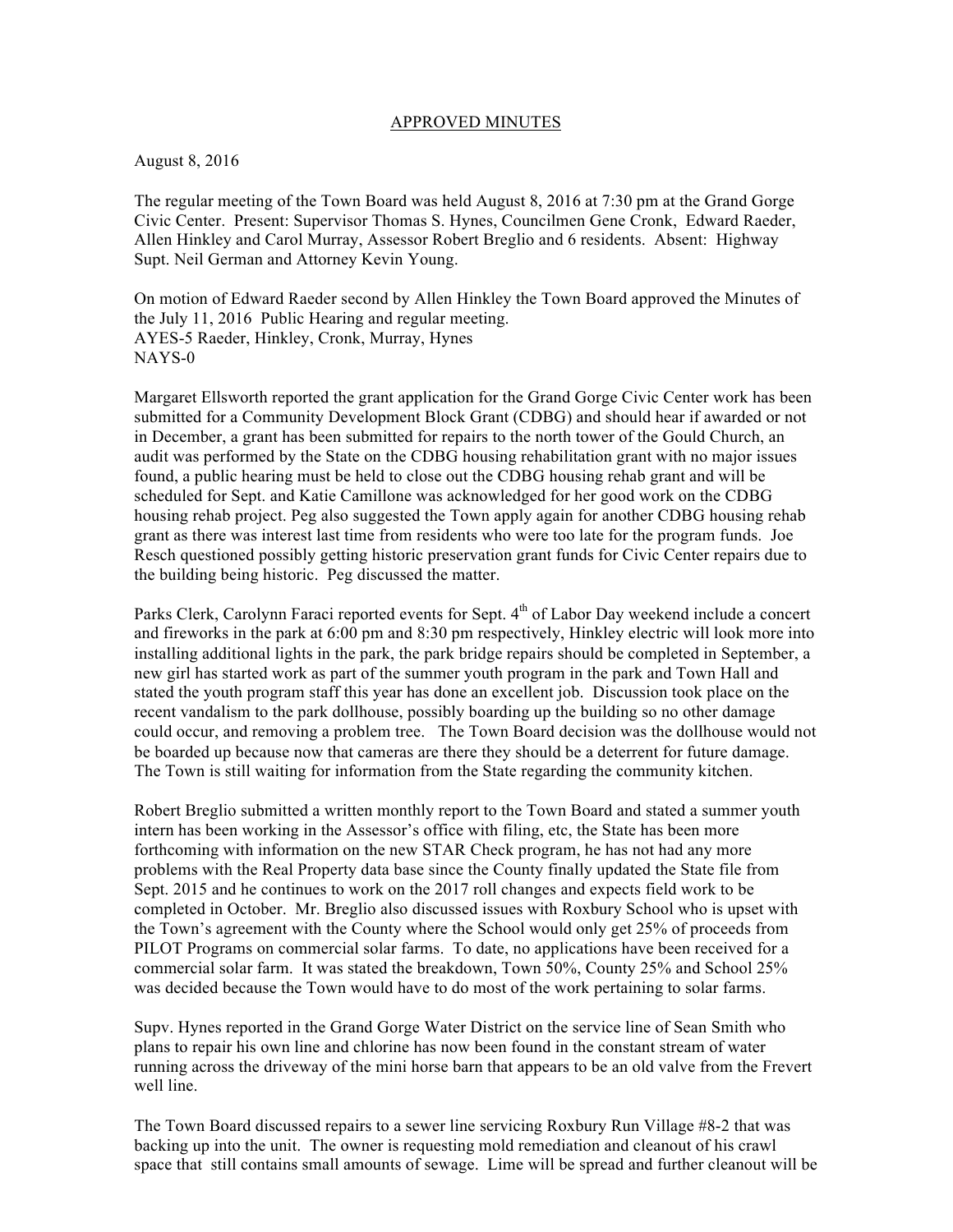looked into.

Repairs to the building at the Transfer Station have been completed. Concrete work is expected to be completed in the fall. Councilman Hinkley will schedule the concrete work with B&B **Construction** 

Highway Supt. Neil German was absent because he was meeting with Soil & Water personnel regarding issues on Johnson Hollow Rd. He submitted a written report for the Board which includes: stone and oil is almost completed for the year, Ed Docskalik's last day of work will be August 25, 2016 due to retirement, damage to a Roxbury truck in the estimated amount of \$24,604 will be paid for by the Town of Middletown who caused the damage, he is okay with the bid submitted for the 1979 International truck and all high bids submitted to Auctions International for sale of several pieces of equipment.

A letter was received from Edward Docskalik stating he will be retiring and his last day of work will be August 25, 2016.

# RESOLUTION #56-DOCSKALIK RETIREMENT

On motion of Allen Hinkley second by Carol Murray the following resolution was offered and adopted:

"WHEREAS, the Town Board has received a letter from Edward Docskalik, Mechanic, stating he will be retiring with his last day of work to be August 25, 2016; and

WHEREAS, Mr. Docskalik has 15+ years of full-time service with the Town of Roxbury; and WHEREAS, per the highway contract, full-time employees with 15+ years of service retiring at the age of 62 shall be covered by the Town's health/dental insurance until the age for Medicare (currently being 65 years of age);

NOW, THEREFORE BE IT RESOLVED, the Town Board accepts the retirement of Edward Docskalik effective August 25, 2016; and

BE IT FURTHER RESOLVED, the Town Board shall cover the cost of his health/dental insurance until the age for Medicare (currently 65 years of age)." AYES-Hinkley, Murray, Cronk, Raeder, Hynes

NAYS-0

Supv. Hynes stated he and Mike Harrington of Lamont Engineers met with Roxbury Run Village Association board members to discuss some of their concerns with Denver Water and Sewer operations and issues. Mike Harrington of Lamont Engineers P.C. discussed a proposed grant funding application for work on the Denver Water system to address issues with lines, valves and tank control system. Lamont Eng. proposes doing a study and cost estimate of work at a cost of \$5,000 so an application can be submitted by Sept.  $2<sup>nd</sup>$ . Discussion also took place on needed repairs and upgrades for the Denver Sewer system. Supv. Hynes will look into Catskill Watershed Corp. (CWC) funding and Mike Harrington will look into NYCDEP funding for infrastructure repairs. Previous operator John Sanford will be contacted to assist Lamont Eng. with marking locations of said items to be worked on as there are no maps available for the system.

# RESOLUTION #57-LAMONT ENG. DENVER WATER DISTRICT STUDY

On motion of Gene Cronk second by Edward Raeder the following resolution was offered and adopted:

"RESOLVED, the Town Board accepts the terms of the proposal from Lamont Engineers, PC for engineering and planning services related to preliminary engineering and funding applications for the development of a Water System Improvement Project for the Denver Water District at a cost of \$5,000 as initial work authorization."

AYES-5 Cronk, Raeder, Hinkley, Murray, Hynes NAYS-0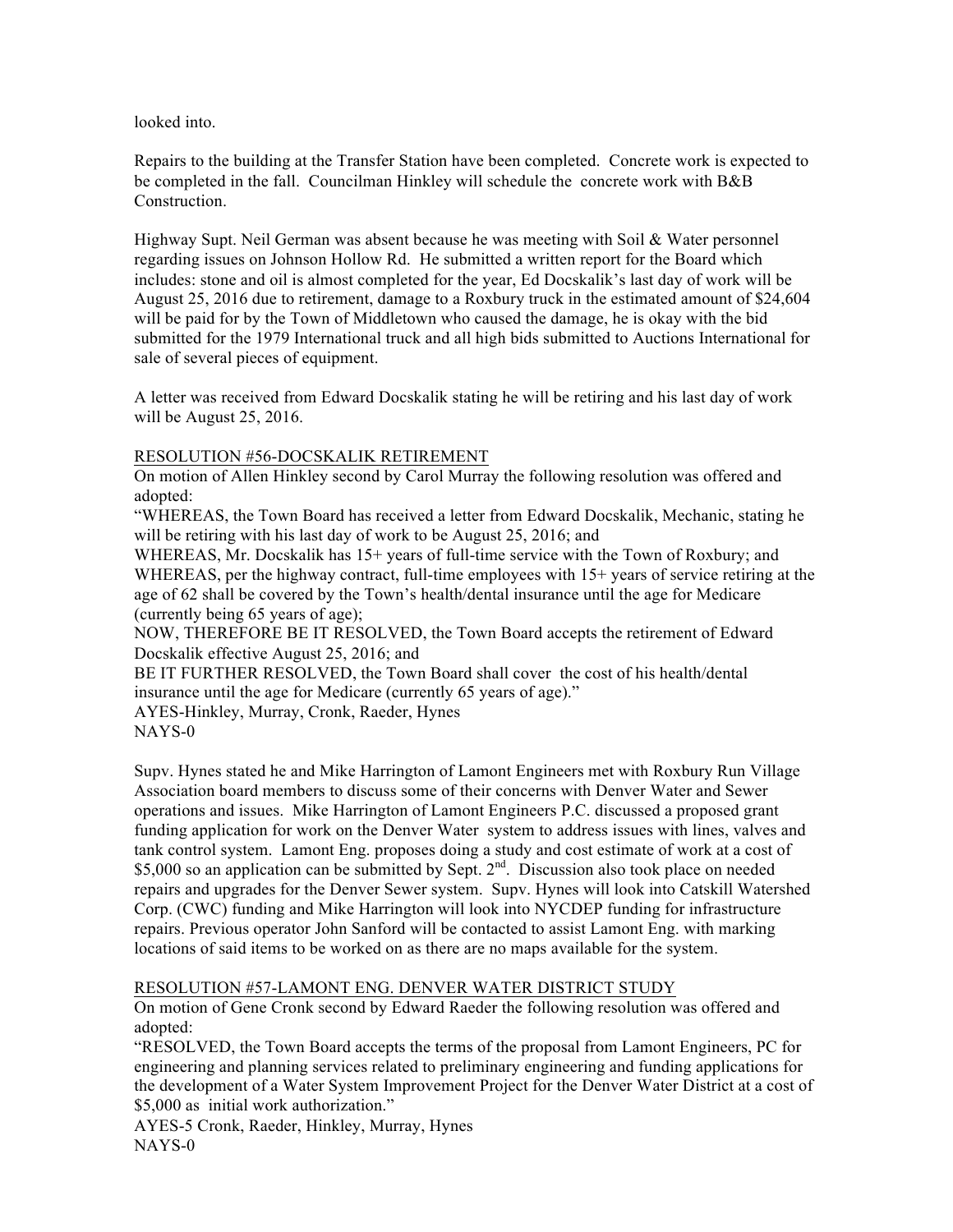Discussion also took place on proposed land acquisition and infrastructure repairs in the Grand Gorge and Roxbury Water Districts. The Town would like to use the Assessor's value of the land needed as we have gone to 100% values unless the owner would rather have a formal appraisal. Supv. Hynes and Mr. Harrington will meet with the property owner to further discuss the matter. The infrastructure repairs would also require the services of a hydro geologist. Lamont Eng. was directed to continue with the funding application for Roxbury and Grand Gorge water that is due Sept.  $2<sup>nd</sup>$ . Harrington recommended holding a workshop to discuss all work to be submitted for a total price.

Harrington gave an update on getting the Roxbury springs back into use for Roxbury and Grand Gorge Water District use. NYS Dept. of Health (NYSDOH) required one year of testing to determine if the springs were under the influence of groundwater. That testing has been completed but DOH is now requiring special testing for spikes in the data for once in the spring and once in the fall. Therefore, it will be another year before knowing if the springs can be used again or not. The other alternative would be to filter the springs which would also involve additional testing during operation. Harrington will discuss the possible options further with DOH.

A letter was received from Ellen Wong requesting that she be allowed to hook up to the Roxbury Sewer. Her residence is already in the water district but is not in the sewer district. The Town will submit a request for sewer hookup to NYC DEP on her behalf.

On motion of Carol Murray second by Gene Cronk the Town Board approved the Town Clerk's monthly report for July 2016 in the amount of \$1,590.75 (Town Clerk \$1,015.75 and Building Permits \$575.00). AYES-5 Murray, Cronk, Raeder, Hinkley, Hynes NAYS-0

No Supervisor's report was available for June 2016.

On motion of Allen Hinkley second by Gene Cronk the Town Board approved the Assessor's report for July 2016. AYES-5 Hinkley, Cronk, Raeder, Murray, Hynes NAYS-0

On motion of Allen Hinkley second by Gene Cronk the Town Board approved the Building Inspector's monthly report for July 2016. AYES-5 Hinkley, Cronk, Raeder, Murray, Hynes NAYS-0

On motion of Carol Murray second by Edward Raeder the Town Board approved the Water District Receipts reports for July 2016 in the following amounts: Denver \$3,353.96; Grand Gorge \$3,450.41 and Roxbury \$4,365.65. AYES-5 Murray, Raeder, Cronk, Hinkley, Hynes NAYS-0

On motion of Edward Raeder second by Allen Hinkley the Town Board approved the Justice Court monthly report for June 2016 in the amount of \$4,206.00. AYES-5 Raeder, Hinkley, Cronk, Murray, Hynes NAYS-0

On motion of Edward Raeder second by Carol Murray the Town Board approved the final report of the Tax Collector for 2016 collections. AYES-5 Raeder, Murray, Cronk, Hynkley, Hynes NAYS-0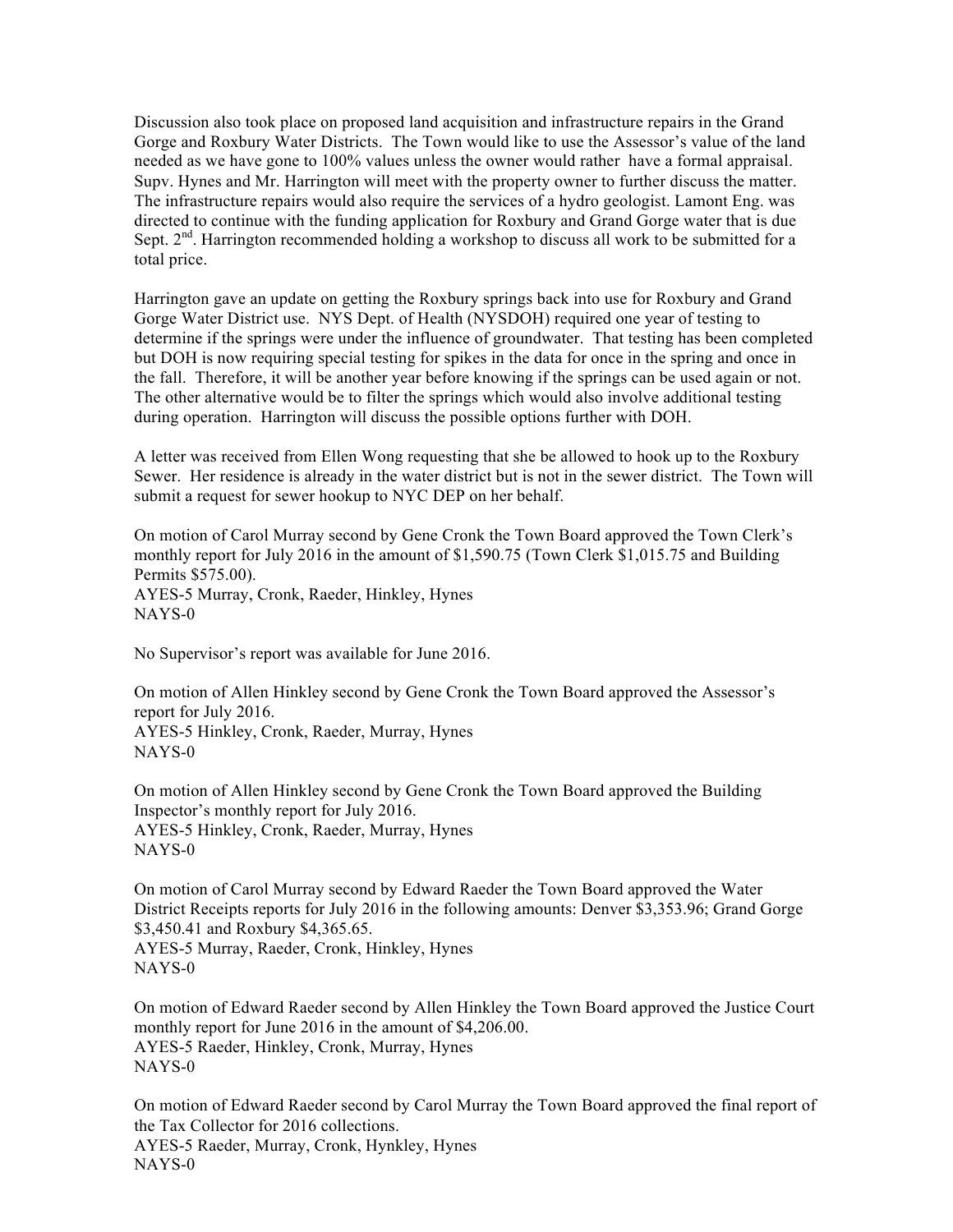# RESOLUTION #58- JUSTICE COURT AUDIT

On motion of Carol Murray second by Allen Hinkley the following resolution was offered and adopted:

"RESOLVED, the Town Board, Town of Roxbury acknowledges that pursuant Section 2019-a of the Uniform Justice Court Act the records of the Town Justice Court for the year 2015 have been examined by the firm of Mostert, Manzanero & Scott, LLP; and

BE IT FURTHER RESOLVED, that said examination report shall be filed with the State of New York Unified Court System."

AYES-5 Murray, Hinkley, Cronk, Raeder, Hynes NAYS-0

Sealed bids for the sale of a 1979 International Truck without dump body was advertised and opened on August 5, 2016 at the 2:00 pm at the Town Hall. Only one bid was received and was as follows:

Jason York \$1,555.00

# RESOLUTION #59-BID AWARD SALE OF 1979 INTERNATIONAL TRUCK

On motion of Carol Murray second by Allen Hinkley the following resolution was offered and adopted:

"RESOLVED, the Town Board approves the sale of the 1979 International Truck to high bidder Jason York at a bid price of \$1,555.00."

AYES-5 Murray, Hinkley, Cronk, Raeder, Hynes

NAYS-0

The following highway equipment was placed for sale by bid on the Auction's International site with bids closing on  $8/5/16$  at 6:15 pm : 2001 Ford F-550 pickup with dump & plow VIN#7474; 2003 Chevrolet Silverado 3500 Pickup with dump VIN#9004; Lincoln Arc Welder 225; 1999 Ford F-550 parts and ATD-7229 3 ton Capacity Bottle Jack.

RESOLUTION #60-BID AWARD EQUIPMENT THROUGH AUCTIONS INTERNATIONAL On motion of Carol Murray second by Allen Hinkley the following resolution was offered and adopted:

"RESOLVED, the Town Board approves the sale of the following equipment to the highest bidders through Auctions International in the following amounts:

| EQUIPMENT                                               | <b>BID AMOUNT</b> |  |
|---------------------------------------------------------|-------------------|--|
| 2001 Ford F-550 pickup with dump & plow VIN#7474        | \$5,900.00        |  |
| 2003 Chevrolet Silverado 3500 pickup with dump VIN#9004 | \$3,800.00        |  |
| Lincoln Arc Welder 225                                  | \$145.00          |  |
| Parts from 1999 Ford F-550                              | \$740.00          |  |
| ATD-7229 3 Ton Bottle Jack                              | \$52.50           |  |

AYES-5 Murray, Hinkley, Cronk, Raeder, Hynes NAYS-0

### RESOLUTION #61-SCHOOL CROSSING GUARD RESIGNATION

On motion of Allen Hinkley second by Gene Cronk the following resolution was offered and adopted:

"WHEREAS, School Crossing Guard, Kathryn Clark has not submitted a formal letter of resignation but rather has turned in her vest and STOP sign;

BE IT RESOLVED, the Town Board accepts these actions as a resignation of Kathryn Clark as School Crossing Guard effective immediately."

AYES-5 Hinkley, Cronk, Raeder, Murray, Hynes NAYS-0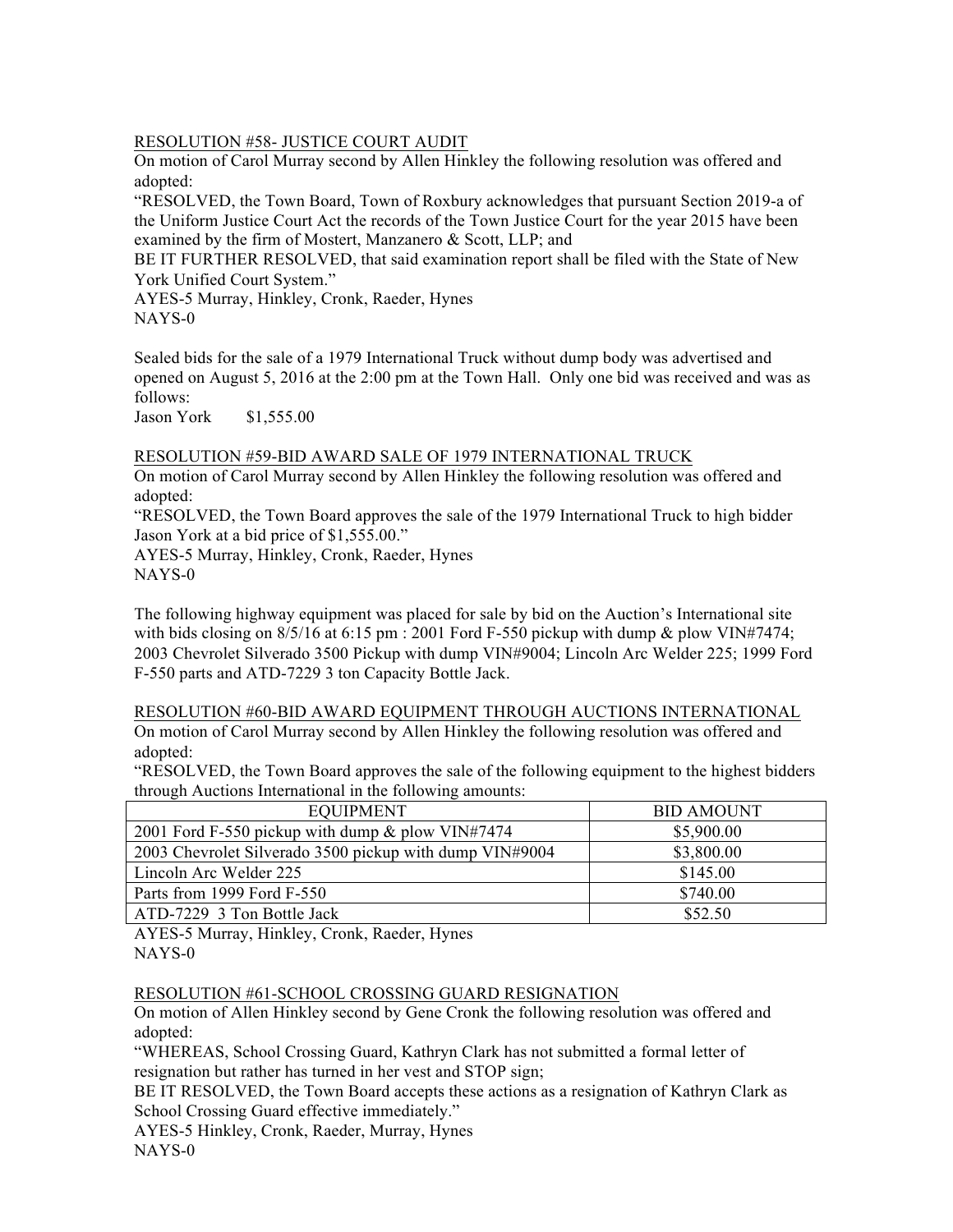No interest in the School Crossing Guard position has been received at this time.

On motion of Gene Cronk second by Edward Raeder the Town Board approved the following Tax Collector records for destruction:

| SARA#  | Description of Record                    | Dates | <b>SARA Yrs.</b>                               |
|--------|------------------------------------------|-------|------------------------------------------------|
| 1.595a | Copy of Tax Collector late notice mailed | 2009  | 6 years                                        |
| 1.602a | Real Property Transfer Report (EA5217)   | 2009  | 6 years (copy also filed in Assessor's Office) |
|        | Bank & Mortgage Co. requests for tax     |       |                                                |
| 4.409a | information                              | 2009  | 6 months                                       |
| 1.595a | Receiver's Stub                          | 2009  | 6 years                                        |
| 4.849  | Taxpayer change of address               | 2009  | Keep as needed-original in Assessor files      |
| 2.596  | Delinquent Tax Report                    | 2009  | 6 years                                        |
| 10.10b | Communication to/from County re: taxes   | 2009  | 6 years                                        |

AYES-5 Cronk, Raeder, Hinkley, Murray, Hynes NAYS-0

### RESOLUTION #62-SCHEDULE PUBLIC HEARING FOR CDBG CLOSEOUT

On motion of Allen Hinkley second by Edward Raeder the following resolution was offered and adopted:

"RESOLVED, the Town of Roxbury will hold a Public Hearing on September 12, 2016 at 7:15 pm at the Town Hall, 53690 State Hwy 30, Roxbury, NY to discuss the locality's Community Development Block Grant project, CDBG Project #1004HR64-12. The purpose of this hearing is to receive citizen's comments regarding close out of the CDBG Project."

AYES-5 Hinkley, Raeder, Cronk, Murray, Hynes NAYS-0

### RESOLUTION #63-GENERAL FUND LOAN TO DENVER SEWER DISTRICT

On motion of Gene Cronk second by Allen Hinkley the following resolution was offered and adopted:

"RESOLVED. The Town Board authorizes the Bookkeeper to transfer funds from the General Fund to Denver Sewer District as needed to cover costs of the District through the end of the year 2016; and

BE IT FURTHER RESOLVED, Denver Sewer District shall reimburse General Fund all monies transferred within one (1) year of the transfer."

AYES-5 Cronk, Hinkley, Raeder, Murray, Hynes NAYS-0

No action was taken on Attorney Beebe's invoices.

Attorney Young is still working on resolving the sewer hookup for Grand Gorge Tire through NYC DEP.

A water customer has requested a return envelope be included in the quarterly bills for Roxbury Water. The matter was discussed by the Town Board and the decision was that no return envelope would be included with the bills.

The Budget Officer reminded the Personnel Committee to return the 2017 budget salaries to her by September  $9<sup>th</sup>$  so they can be included on the Tentative Budget.

On motion of Gene Cronk second by Allen Hinkley the bills were audited and ordered paid in the following amounts:

| General #355-421      | \$53,593.76 | Roxbury Sewer #52-56          | \$6,766.04  |
|-----------------------|-------------|-------------------------------|-------------|
| Highway $\#166 - 185$ | \$77.862.53 | Denver Sewer #63-76           | \$22,390.99 |
| Roxbury Water #57-65  | \$4,182.53  | Special Light Districts $#12$ | 2,087.84    |